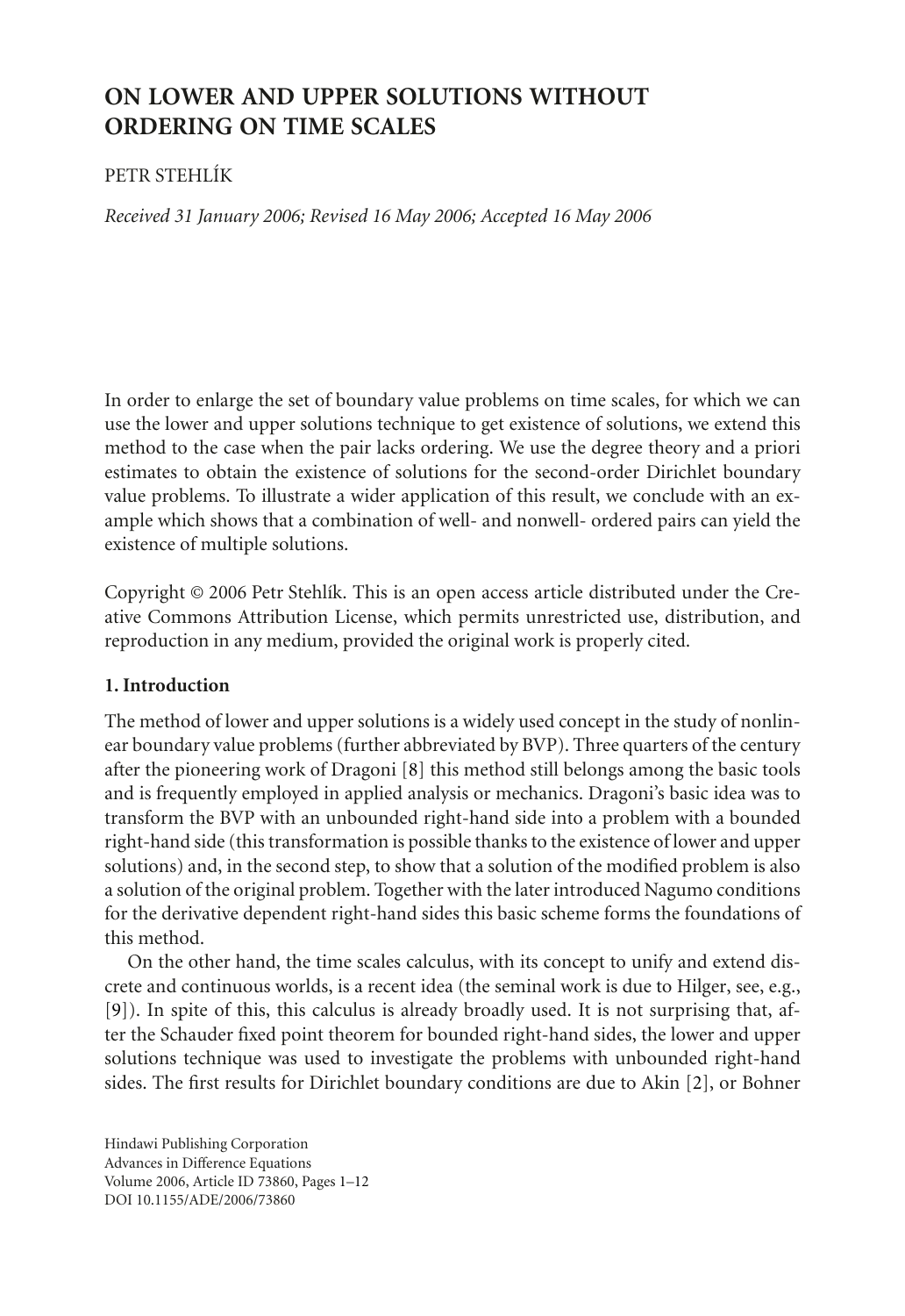and Peterson [\[3,](#page-11-2) Section 6.6]. Later, similar statements were obtained also for periodic conditions, see, for example, Cabada [\[5](#page-11-3)], Stehlík [\[12\]](#page-11-4), or Topal [\[13](#page-11-5)].

The main drawback of the concept of lower and upper solutions, which often hinders its practical application, is the assumption on their existence. Logical reaction to this objection was a successful attempt to include also the case when the lower and upper solutions do not satisfy the common ordering, that is, the lower solution is above the upper solution in some points of the considered interval. The so-called nonwell-ordered case for differential equations was first studied in 1970s, see, for example, Sattinger [\[11](#page-11-6)].

The traditional ways to deal with the nonwell-ordered pairs rely on the periodicity and boundedness of trigonometric functions, properties of Fučík spectrum and the existence of intersections of lower and upper solutions (for the survey on lower and upper solutions, see, e.g., De Coster and Habets [\[6\]](#page-11-7)). Unfortunately, one cannot straightforwardly extend these concepts to the discrete or time scales context. Therefore, we avoid these approaches by relying on the degree theory.

We recall the basic definitions and notations concerning time scales calculus, the reader acquainted with the basic concepts (within the scope of the first chapters of Bohner and Peterson  $[3, 4]$  $[3, 4]$  $[3, 4]$  can jump over to  $(1.6)$ .

*Time scale* T is an arbitrary nonempty closed subset of the real numbers R. The natural numbers  $\mathbb N$ , the integers  $\mathbb Z$ , or the union of intervals  $[0,1] \cup [2,3]$  are the most natural examples.

For  $t \in \mathbb{T}$  we define the *forward jump operator*  $\sigma : \mathbb{T} \to \mathbb{T}$  and the *backward jump operator*  $\rho : \mathbb{T} \to \mathbb{T}$  by

$$
\varrho(t) := \inf \{ s \in \mathbb{T} : s > t \}, \qquad \varrho(t) := \sup \{ s \in \mathbb{T} : s < t \}, \tag{1.1}
$$

where we put inf  $\emptyset = \sup \mathbb{T}$  and  $\sup \emptyset = \inf \mathbb{T}$ . We say that a point  $t \in \mathbb{T}$  is *right-scattered*, *left-scattered, right-dense, left-dense if*  $\sigma(t) > t$ ,  $\rho(t) < t$ ,  $\sigma(t) = t$ ,  $\rho(t) = t$ , respectively. Moreover, we define the *forward graininess* function  $\mu : \mathbb{T} \to [0, \infty)$  by

$$
\mu(t) := \sigma(t) - t. \tag{1.2}
$$

In the above references one can find the definition of the so-called *delta*-derivative  $x^{\Delta}$ , which is equivalent to x' if  $\mathbb{T} = \mathbb{R}$ , or to  $\Delta x$  if  $\mathbb{T} = \mathbb{Z}$ . Similarly, several concepts of integration have been extended as well, ranging from Cauchy-Newton [\[3,](#page-11-2) Section 1.4] to Henstock-Kurzweil [\[10](#page-11-9)] integration.

For the sake of clarity we introduce the closed time scale interval by

$$
[a,b]_{\mathbb{T}} = [a,b] \cap \mathbb{T},\tag{1.3}
$$

with the note that other types of intervals are defined in the analogous way.

To simplify complicated formulae, we use the abridged notations

$$
x^{\sigma}(t) = x(\sigma(t)), \qquad x^{\rho}(t) = x(\varrho(t)). \qquad (1.4)
$$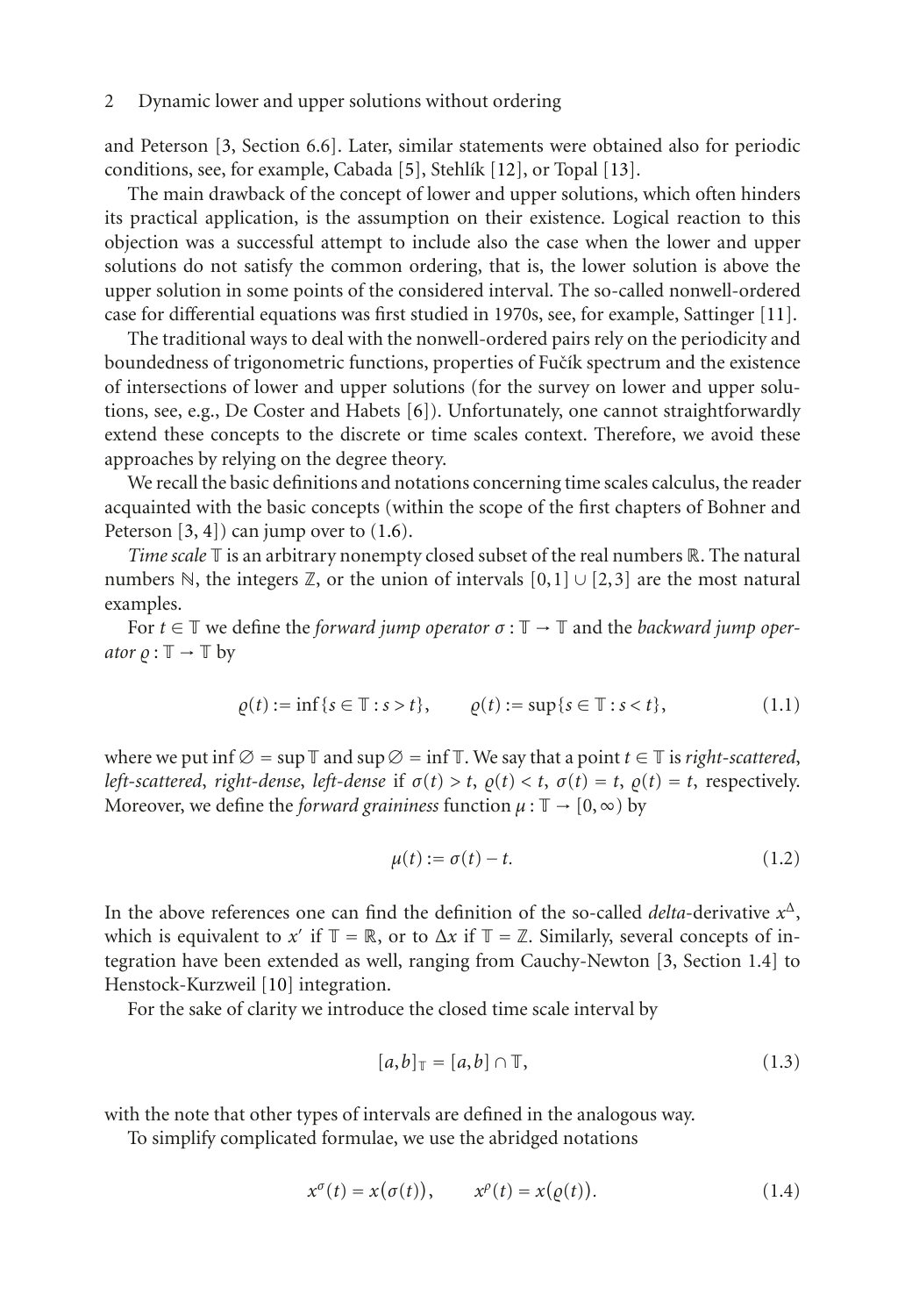We define an rd-*continuous* function as a function that is continuous in all right-dense points and left-sided limits exist in left-dense points. The set of all rd-continuous functions will be denoted by C<sub>rd</sub>. The set of twice differentiable functions whose second derivative is rd-continuous will be denoted by  $C_{\rm rd}^2$ . Finally, we define the following function space:

$$
C_{\rm rd,0}^2([0,\sigma^2(1)]_{\mathbb{T}}) := \{x \in C_{\rm rd}^2 : x(0) = x(\sigma^2(1)) = 0\}.
$$
 (1.5)

For the sake of brevity, we often use  $C_{\text{rd},0}^2$  instead.

In this paper we consider a nonwell-ordered couple of lower and upper solutions for the following Dirichlet BVP:

<span id="page-2-0"></span>
$$
-x^{\Delta\Delta}(t) = f(t, x^{\sigma}(t)) \text{ on } [0, 1]_{\mathbb{T}}
$$
  

$$
x(0) = x(\sigma^2(1)) = 0.
$$
 (1.6)

The solution of [\(1.6\)](#page-2-0) is a function  $x \in C_{\text{rd},0}^2$  which satisfies the equation for all  $t \in [0,1]_T$ .

We base our work on the existence theorems for the well-ordered case which are presented in Akin [\[2](#page-10-0)]. Therefore, we start, in [Section 2,](#page-2-1) with a slight modification of one of these results. Namely, we provide further information about the degree of the corresponding operator.

Next, in [Section 3,](#page-4-0) we use this extension to prove the existence in nonwell-ordered setting. Aside from the degree theory, a priori estimate and the properties of first eigenvalue and eigenfunction are our main tools. If *f* satisfies certain growth and limit conditions, we obtain the existence of a solution. The similar approach for the *p*-Laplacian can be found in Drábek et al. [[7\]](#page-11-10).

Finally, by combining these results we suggest how to acquire the existence of multiple solutions. This idea is illustrated, in [Section 4,](#page-9-0) on the existence of three solutions.

# <span id="page-2-1"></span>**2. Well-ordered case**

In this section we present the basic definitions and notations for lower and upper solutions and we amend the existing results for well-ordered pairs. Let us first define lower and upper solutions for BVP [\(1.6\)](#page-2-0).

*Definition 2.1.* A function  $\alpha \in C^2_{\text{rd}}([0, \sigma^2(1)]_T)$  is called a *lower solution* of [\(1.6\)](#page-2-0) if

$$
\alpha(0) \le 0, \qquad \alpha(\sigma^2(1)) \le 0,
$$
  

$$
-\alpha^{\Delta\Delta}(t) \le f(t, \alpha^{\sigma}) \quad \forall t \in [0, \sigma^2(1)]_{\mathbb{T}}.
$$
 (2.1)

Similarly, a function  $\beta \in C^2_{\rm rd}([0, \sigma^2(1)]_{\mathbb{T}})$  is called an *upper solution* of [\(1.6\)](#page-2-0) if

$$
\beta(0) \ge 0, \qquad \beta(\sigma^2(1)) \ge 0,
$$
  

$$
-\beta^{\Delta\Delta}(t) \ge f(t, \beta^{\sigma}) \qquad \forall t \in [0, \sigma^2(1)]_{\mathbb{T}}.
$$
 (2.2)

Next, let us define the ordering in  $C_{\text{rd},0}^2$ .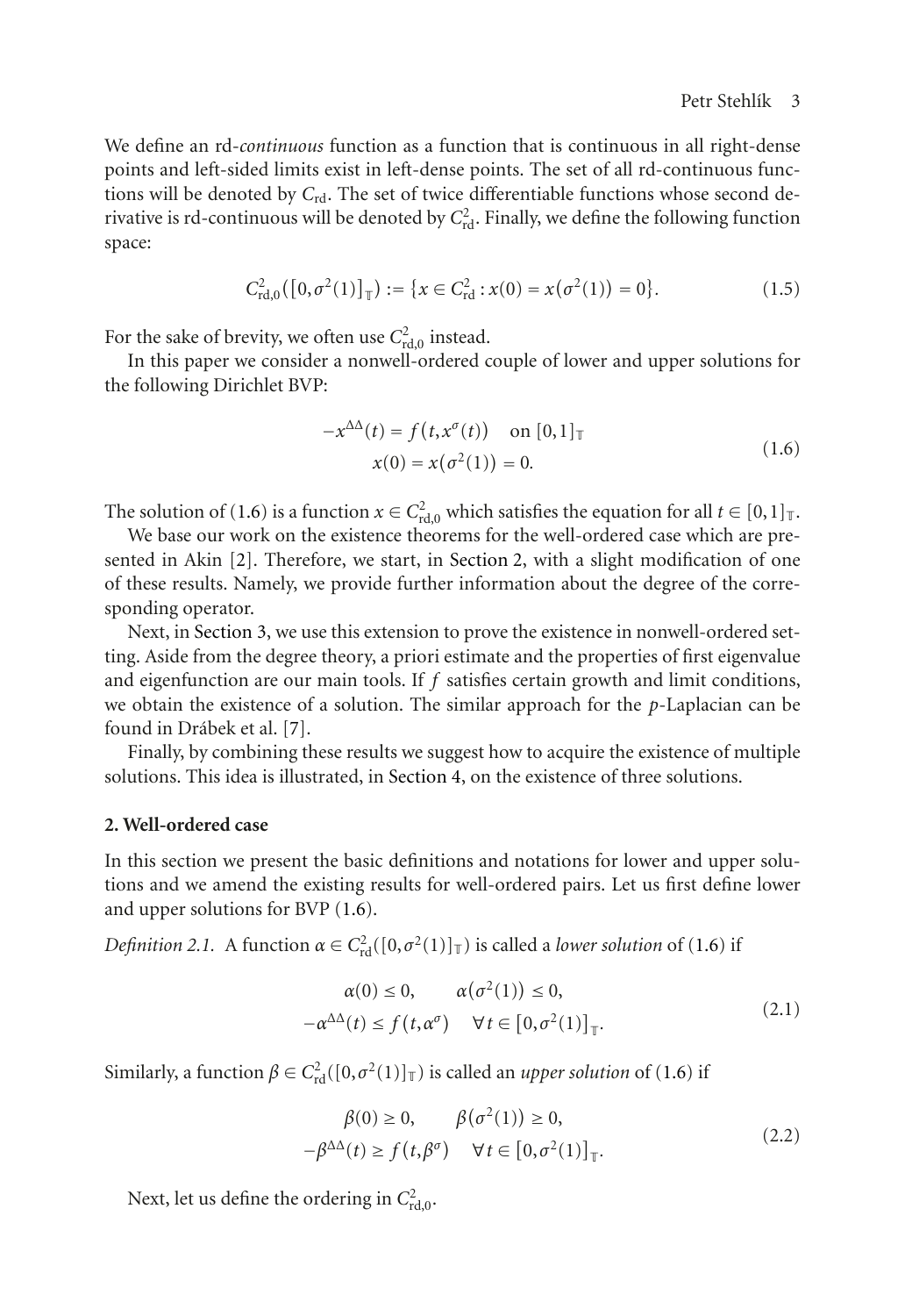*Definition 2.2.* A function *x* is strictly smaller than *y* (denoted by  $x \ll y$ ) if

$$
x(t) < y(t) \quad \text{for } t \in \left(0, \sigma^2(1)\right)_{\mathbb{T}},\tag{2.3}
$$

and the following conditions hold on the boundary:

- (i) either  $x(0) < y(0)$ , or  $x^{\Delta}(0) < y^{\Delta}(0)$ , and
- (ii) either  $x(\sigma^2(1)) < y(\sigma^2(1))$ , or  $x^{\Delta}(\sigma(1)) < y^{\Delta}(\sigma(1))$ .

Using this ordering we can define an important subclass of lower and upper solutions.

*Definition 2.3.* A function  $\alpha$  is a *strict* lower solution of [\(1.6\)](#page-2-0) if

(i)  $\alpha$  is a lower solution of [\(1.6\)](#page-2-0),

(ii) every possible solution *x* of [\(1.6\)](#page-2-0) satisfying  $\alpha \leq x$  satisfies  $\alpha \ll x$ .

Reversing the above inequality we can get the corresponding definition of a *strict* upper solution.

As usual, we introduce the solution operator  $T: C^2_{\text{rd},0} \to C^2_{\text{rd},0}$  defined by

<span id="page-3-0"></span>
$$
Tx(t) := \int_0^{\sigma(1)} G(t,s)f(s,x^{\sigma}(s))\Delta s,
$$
\n(2.4)

<span id="page-3-1"></span>where  $G(t, s)$  is a Green's function for [\(1.6\)](#page-2-0) with  $f(t, s) = 0$  (see, e.g., [\[3,](#page-11-2) Corollary 4.76]).

At this stage, we are ready to state an expanded existence theorem.

Theorem 2.4. *Let f be a continuous function. Let α, β be lower and upper solutions, respectively, for which <sup>α</sup>* <sup>≤</sup> *<sup>β</sup> holds. Then the problem [\(1.6\)](#page-2-0) has at least one solution <sup>x</sup> satisfying*

$$
\alpha \le x \le \beta \quad \text{in } [0, \sigma^2(1)]_{\mathbb{T}}. \tag{2.5}
$$

*Furthermore, if*  $\alpha$  *and*  $\beta$  *are strict and*  $\alpha \ll \beta$  *holds, then there exists*  $R_0 > 0$ *, such that for all*  $R > R_0$ 

$$
\deg(I - T; \Omega_1, o) = 1,\tag{2.6}
$$

*where*

$$
\Omega_1 := \{ x \in C^2_{\rm rd}([0, \sigma^2(1)]_{\mathbb{T}}) : \alpha \ll x \ll \beta \} \cap B(o, R).
$$
 (2.7)

*Proof.* With the purpose of applying the Schauder fixed point theorem, Bohner and Peterson, in [\[3,](#page-11-2) Theorem 6.54], define a modified right-hand side function by

$$
\hat{f}(t,x) = \begin{cases}\nf(t,\beta^{\sigma}(t)) + \frac{x - \beta^{\sigma}(t)}{1+|x|} & \text{if } x \ge \beta^{\sigma}(t), \\
f(t,x) & \text{if } \alpha^{\sigma}(t) \le x \le \beta^{\sigma}(t), \\
f(t,\alpha^{\sigma}(t)) + \frac{x - \beta^{\sigma}(t)}{1+|x|} & \text{if } x \le \alpha^{\sigma}(t).\n\end{cases}
$$
\n(2.8)

Using the continuity and boundedness of this function, it obtains the compactness of  $\hat{T}$ (defined by [\(2.4\)](#page-3-0) with  $f$  replaced by  $\hat{f}$ ) and, consequently, fixed point  $x$  of this modified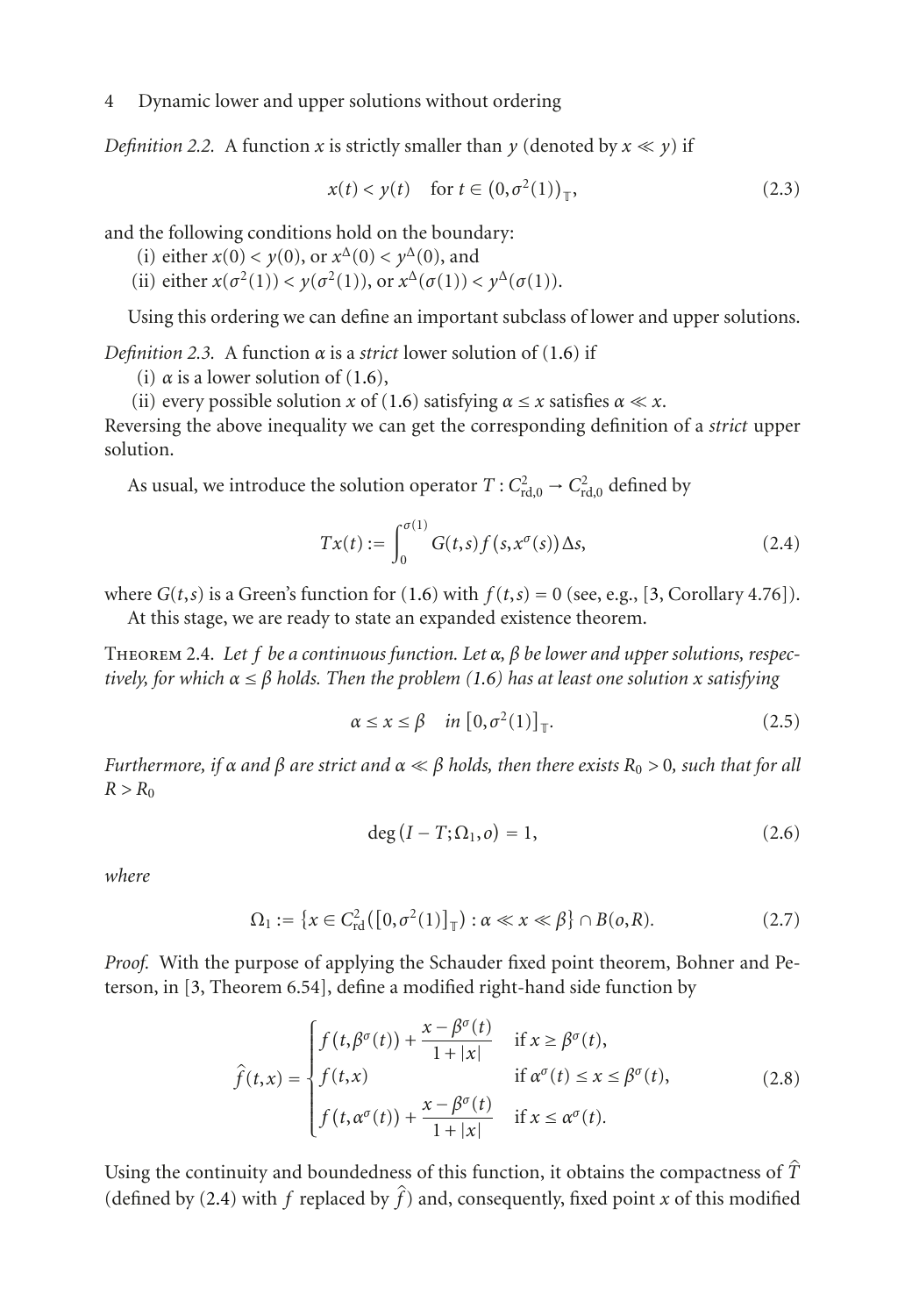operator. Finally, one can show that  $\alpha(t) \leq x(t) \leq \beta(t)$  which implies that *x* is also the fixed point of *T* defined by [\(2.4\)](#page-3-0) and thus a solution of [\(1.6\)](#page-2-0).

We define the constant  $R_0 > 0$  as a bound of operator  $\hat{T}$  (the existence of this bound is ensured by the definition of  $\hat{f}$ ), that is, for each  $y \in C<sub>rd,0</sub><sup>2</sup>$  we have

$$
\left\| \widehat{T}(y) \right\|_{C^2_{\text{rd},0}} < R_0. \tag{2.9}
$$

This guarantees the existence of an admissible homotopy:

$$
H(\tau, x) = I(x) - \tau \hat{T}(x) \quad \tau \in [0, 1], \tag{2.10}
$$

which implies the following equality of degrees:

$$
\deg(I - \hat{T}; B(o, R_0), o) = \deg(I; B(o, R_0), o) = 1.
$$
\n(2.11)

Moreover, since  $\alpha$  and  $\beta$  are strict, there is no solution of  $x = \hat{T}(x)$  with  $x(t) \leq \alpha(t)$  or  $x(t) \geq \beta(t)$  for any  $t \in (0, \sigma^2(1))$ <sub>T</sub> and we can deduce that

$$
\deg(I - \hat{T}; \Omega_1, o) = \deg(I - \hat{T}; B(o, R_0), o) = 1.
$$
 (2.12)

To conclude, the definition of  $\Omega_1$  yields that

$$
\deg(I - T; \Omega_1, o) = \deg(I - \hat{T}; \Omega_1, o) = 1.
$$
 (2.13)

<span id="page-4-1"></span> $\Box$ 

# <span id="page-4-0"></span>**3. Nonwell-ordered case**

First of all, we recall the basic results concerning the eigenvalue problem:

$$
-x^{\Delta\Delta}(t) = \lambda x(t) \quad \text{on } [0, \sigma^2(1)]_{\mathbb{T}},
$$
  

$$
x(0) = x(\sigma^2(1)) = 0.
$$
 (3.1)

Using the existing oscillation theorem we can prove this simple statement.

<span id="page-4-2"></span>Lemma 3.1. *The first eigenvalue λ*<sup>1</sup> *of [\(3.1\)](#page-4-1) is positive and the corresponding eigenfunction*  $\varphi_1(t) > 0$  *for all*  $t \in (0, \sigma^2(1))_{\mathbb{T}}$ .

*Proof.* Obviously, [\(3.1\)](#page-4-1) has only a trivial solution if  $\lambda = 0$ . Now, let us suppose that  $\lambda < 0$  is an eigenvalue. The corresponding eigenfunction  $\varphi(t)$  (or  $-\varphi(t)$ ) must attain a maximum in  $(0, \sigma^2(1))_{\mathbb{T}}$ . Let us suppose that  $m \in (0, \sigma^2(1))_{\mathbb{T}}$  is the first point where the maximum is attained. Let us distinguish between two cases.

(i) *m* is left-dense. In that case  $\varphi^{\Delta\Delta}(m) \le 0$  and  $\varphi^{\Delta}(m) = 0$ , which leads to the following contradiction:

$$
0 \ge \varphi^{\Delta\Delta}(m) = \lambda \varphi^{\sigma}(m) = \lambda (\varphi(m) + \mu(m)\varphi^{\Delta}(m)) = \lambda \varphi(m) > 0.
$$
 (3.2)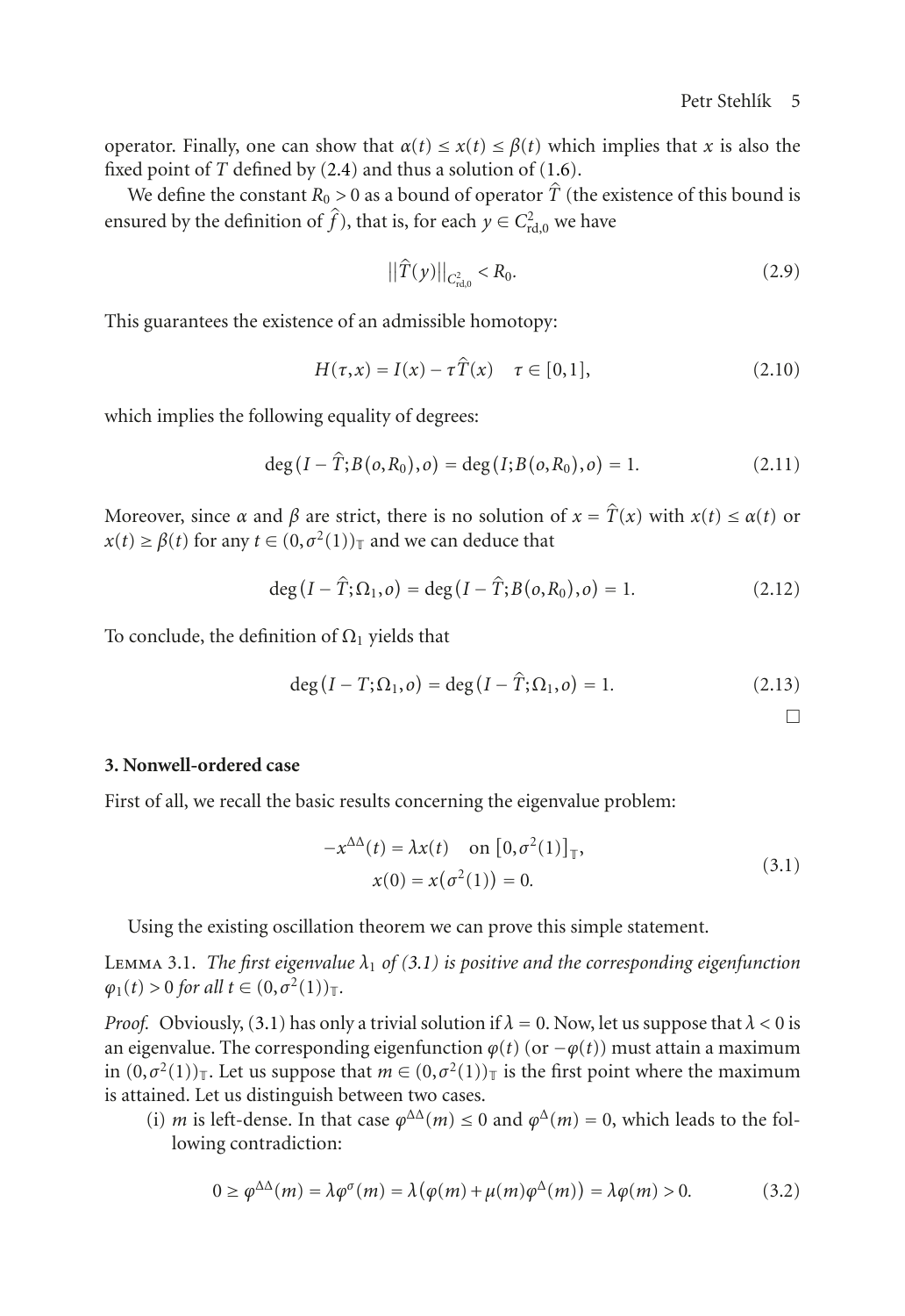(ii) *m* is left-scattered. This implies that  $x^{\Delta}(m) \le 0$  and  $x^{\Delta}(\rho(m)) > 0$  and we can reach a contradiction by

$$
0 < \lambda \varphi(m) = \varphi^{\Delta\Delta}(\varrho(m)) = \frac{\varphi^{\Delta}(m) - \varphi^{\Delta}(\varrho(m))}{\mu^{\rho}(m)} < 0.
$$
 (3.3)

The positivity of first eigenfunctions is the immediate consequence of oscillation theorem, which is due to Agarwal et al. [\[1,](#page-10-2) Theorem 1] or Bohner and Peterson [\[3,](#page-11-2) Theorem  $4.106$ ].

<span id="page-5-2"></span>At this stage, we are ready to prove the existence result also in the case when lower and upper solutions are without ordering.

Theorem 3.2. *Let f be a continuous function satisfying that* (i) *there are*  $c, d > 0$  *such that* 

<span id="page-5-0"></span>
$$
|f(t,s)| \leq c + d|s|,\tag{3.4}
$$

for all 
$$
t \in [0,1]_{\mathbb{T}}
$$
 and for all  $s \in \mathbb{R}$ , and  
(ii)

<span id="page-5-1"></span>
$$
\lim_{|s| \to \infty} \frac{f(t,s)}{s} = \lambda_1. \tag{3.5}
$$

*Assume that*  $\alpha$ ,  $\beta$  *are lower and upper solutions and that there exists*  $\tau \in (0, \sigma^2(1))$ <sub>T</sub> *such that*

$$
\alpha(\tau) > \beta(\tau). \tag{3.6}
$$

*Then [\(1.6\)](#page-2-0) has at least one solution in*

$$
S := \overline{\{x \in C_{\rm rd,0}^2 : \exists \zeta, \, \eta \in (0, \sigma^2(1))_{\,\mathbb{T}} : x(\zeta) < \alpha(\zeta), \, x(\eta) > \beta(\eta)\}}^{C_{\rm rd,0}^2}.\tag{3.7}
$$

*If we define*  $\Omega_2 := S \cap B(o, R)$  *and assume that there is no solution on*  $\partial\Omega_2$ *, then there exists*  $R_0 > 0$  *such that for all*  $R > R_0$ *:* 

$$
\deg(I - T; \Omega_2, o) = -1. \tag{3.8}
$$

*Proof.* We assume that there is no solution on  $\partial S$  (otherwise there is no reason to proceed with the proof). For the sake of lucidity, we divide our proof into three parts.

(i) *A priori estimate*. First, let us prove that if we define  $f_r : [0,1]_T \times \mathbb{R} \to \mathbb{R}$  by

$$
f_r(t, y) := \begin{cases} f(t, y) & \text{if } |y| < r, \\ (1 + r - |y|) f(t, y) & \text{if } r \le |y| \le r + 1, \\ 0 & \text{if } |y| \ge r + 1, \end{cases}
$$
(3.9)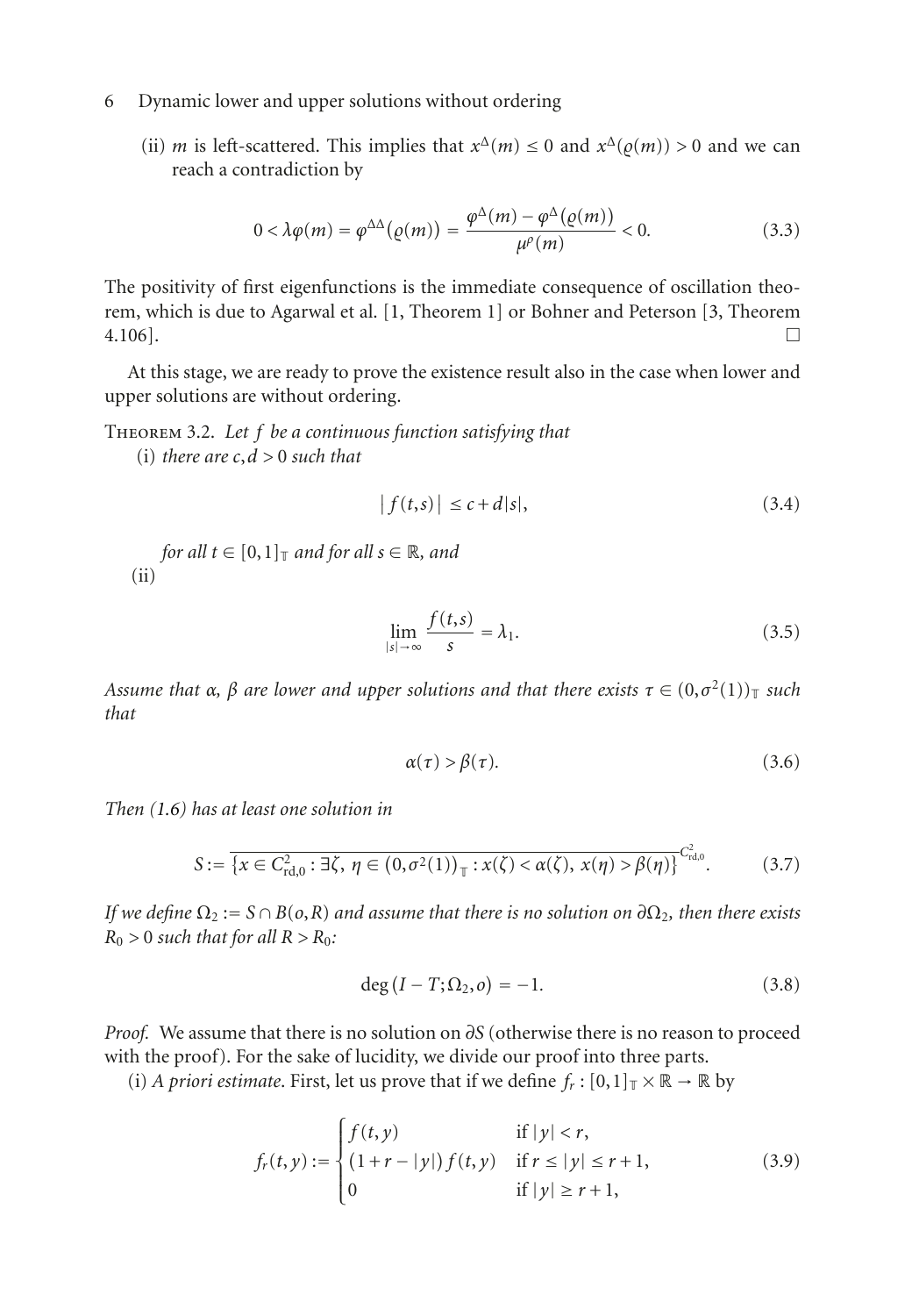<span id="page-6-2"></span>Petr Stehlík 7

then there exists  $K > 0$  such that for any  $r > 0$  and any solution  $x \in S$  of

$$
-x^{\Delta\Delta}(t) = f_r(t, x^{\sigma}(t)) \quad \text{on } [0, 1]_{\mathbb{T}},
$$
  

$$
x(0) = x(\sigma^2(1)) = 0,
$$
 (3.10)

the following a priori estimate holds:

<span id="page-6-0"></span>
$$
||x||_{C_{\rm rd,0}^2} \le K. \tag{3.11}
$$

As usual, we suppose that this assumption is not satisfied, that is, there exists a sequence *k*<sub>*k*</sub>  $\sum_{k=1}^{\infty}$  with *r<sub>k</sub>* > 0 and a corresponding sequence of solutions  $\{x_k\}_{k=1}^{\infty}$  satisfying  $||x_k||_{C^2_{\text{rd},0}} \ge k$  and solving

$$
-x_k^{\Delta\Delta}(t) = f_{r_k}(t, x_k^{\sigma}(t)) \quad \text{on } [0, 1]_{\mathbb{T}},
$$
  

$$
x_k(0) = x_k(\sigma^2(1)) = 0.
$$
 (3.12)

Defining  $y_k := x_k / ||x_k||_{C^2_{\text{rd},0}}$  and dividing [\(3.12\)](#page-6-0) by  $||x_k||_{C^2_{\text{rd},0}}$  we obtain

$$
-y_k^{\Delta\Delta}(t) = \frac{f_{r_k}(t, x_k^{\sigma}(t))}{||x_k||_{C_{\text{rd},0}^2}} \quad \text{on } [0, 1]_{\mathbb{T}},
$$
  

$$
y_k(0) = y_k(\sigma^2(1)) = 0.
$$
 (3.13)

The boundedness of the sequence (clearly  $||y_k||_{C_{\text{rd},0}^2} = 1$ ) and the compactness of *T* provide convergence (at least for a subsequence) to some  $y \in C<sup>2</sup><sub>rd,0</sub>$ 

<span id="page-6-1"></span>
$$
y_k \longrightarrow y \quad \text{in } C^2_{\text{rd},0}.\tag{3.14}
$$

The condition [\(3.4\)](#page-5-0) implies that for some sufficiently large  $\varepsilon \ge 0$  the right-hand sides of [\(3.13\)](#page-6-1) are bounded by a constant (and thus integrable) function  $h(s) = d + \varepsilon$  and, moreover, using the limit assumption [\(3.5\)](#page-5-1) we can get

$$
\frac{f_{r_k}(t, x_k^{\sigma}(t))}{\|x_k\|_{C_{\rm rd,0}^2}} = \frac{f_{r_k}(t, x_k^{\sigma}(t))}{\|x_k\|_{C_{\rm rd,0}^2}} \frac{x_k}{x_k} \longrightarrow \lambda_1 y.
$$
\n(3.15)

Thus the dominated convergence theorem (see Peterson, Thompson [\[10](#page-11-9), Theorem 2.17] for its most general form on time scales) yields that *y* solves the problem:

$$
-y^{\Delta\Delta}(t) = \lambda_1 y(t) \quad \text{on } [0,1]_{\mathbb{T}},
$$
  
\n
$$
y(0) = y(\sigma^2(1)) = 0.
$$
\n(3.16)

Taking into account  $||y|| = 1$  again we obtain that *y* is a nonzero multiple of the first eigenfunction  $\varphi(t) > 0$  for  $t \in (0, \sigma^2(1))$  (see [Lemma 3.1\)](#page-4-2). If *y* is positive, then  $x_k(t) \to \infty$ for all  $t \in (0, \sigma^2(1))_{\mathbb{T}}$  which implies that there is  $k_0 \in \mathbb{N}$  such that for all  $k > k_0$  there does not exist  $\xi \in (0, \sigma^2(1))_{\mathbb{T}}$  such that the inequality  $x_k(\xi) < \alpha(\xi)$  holds. Therefore  $x_k \notin S$ , a contradiction.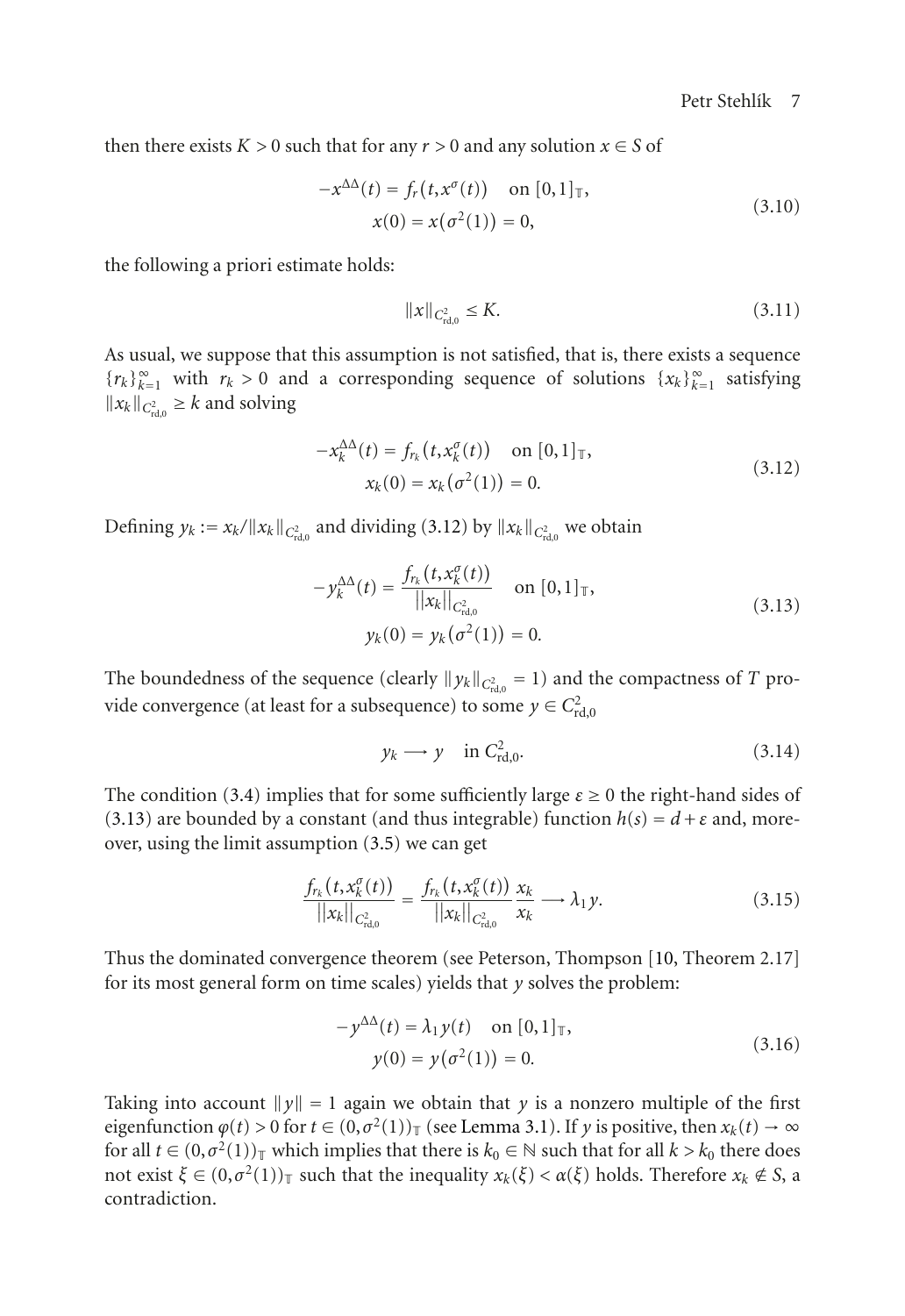Similarly, if *y* is negative, then there is  $k \in \mathbb{N}$  such that for all  $k > k_0$  and for all  $\eta \in$  $(0, \sigma^2(1))_{\mathbb{T}}$  we have  $x(\eta) < \beta(\eta)$ , a contradiction.

(ii) *Construction of strict well-ordered lower and upper solutions*. Let us consider an arbitrary *R >* 0 satisfying

<span id="page-7-1"></span>
$$
R > R_0 := \max\{K, \|\alpha\|_C, \|\beta\|_C\} + 1,\tag{3.17}
$$

and the BVP  $(3.10)$  with  $r = R$ , that is,

<span id="page-7-0"></span>
$$
-x^{\Delta\Delta}(t) = f_R(t, x^{\sigma}(t)) \quad \text{on } [0, 1]_{\mathbb{T}},
$$
  

$$
x(0) = x(\sigma^2(1)) = 0.
$$
 (3.18)

We show that  $u := -R - 2$  and  $v := R + 2$  are lower and upper solutions of [\(3.18\)](#page-7-0), respectively. Obviously, *u* is a lower solution since

$$
u(0) = -R - 2 < 0, \qquad u(\sigma^2(1)) = -R - 2 < 0, u^{\Delta}(t) = 0 = f_R(t, -R - 2), \qquad \forall t \in [0, 1]_{\mathbb{T}}.
$$
 (3.19)

Now assume that *u* is not strict, that is, there exists  $m \in (0, \sigma^2(1))_{\mathbb{T}}$  defined by

$$
m := \min_{t \in (0, \sigma^2(1))_{\top}} \{ t : x(t) = -R - 2 \}.
$$
 (3.20)

Again, we divide our reasoning into two parts.

- (a) Let us suppose that *m* is left-dense. The minimality of *x* at *m* implies that  $x^{\Delta}(m) =$ 0 and the left-density of *<sup>m</sup>* provides the existence of *ε >* 0 such that *<sup>x</sup>*(*t*) *<sup>&</sup>lt;* <sup>−</sup>*<sup>R</sup>* <sup>−</sup> <sup>1</sup> for all  $t \in (m - \varepsilon, m)$ <sub>T</sub>, that is,  $f_R(t, x^{\sigma}(t)) = 0$  for these *t*. These two facts suggest that  $x^{\Delta\Delta}(t) = 0$  for all  $t \in [m,1]_{\mathbb{T}}$ . Thus  $x(\sigma^2(1)) = -R - 2$  and x is not a solution of [\(3.18\)](#page-7-0), a contradiction.
- (b) Now, we assume that *m* is left-scattered. Since *x* achieves its minimum first at *m*, we obtain the following two conditions:

$$
x^{\Delta}(m) \ge 0, \qquad x^{\Delta}(\varrho(m)) < 0. \tag{3.21}
$$

But this leads to the following contradiction:

$$
0 = f_R(\varrho(m), x(m)) = x^{\Delta\Delta}(\varrho(m)) = \frac{x^{\Delta}(m) - x^{\Delta}(\varrho(m))}{\mu(\varrho(m))} > 0.
$$
 (3.22)

Similarly, one can derive that  $v = R + 2$  is a strict supersolution of [\(3.18\)](#page-7-0).

(iii) *Computation of the degree*. We define  $T_R$  :  $C_{\text{rd,0}}^2 \rightarrow C_{\text{rd,0}}^2$  by

$$
T_R(x) := \int_0^{\sigma(1)} G(t,s) f_R(s, x^{\sigma}(s)).
$$
\n(3.23)

Obviously, if we find a fixed point  $x_0$  of  $T_R$ , then  $x_0$  is a solution of [\(3.18\)](#page-7-0). If, moreover,  $x_0 \in B(o, R)$ , then  $x_0$  is a solution of [\(1.6\)](#page-2-0) as well since, thanks to the definition of  $f_R$ ,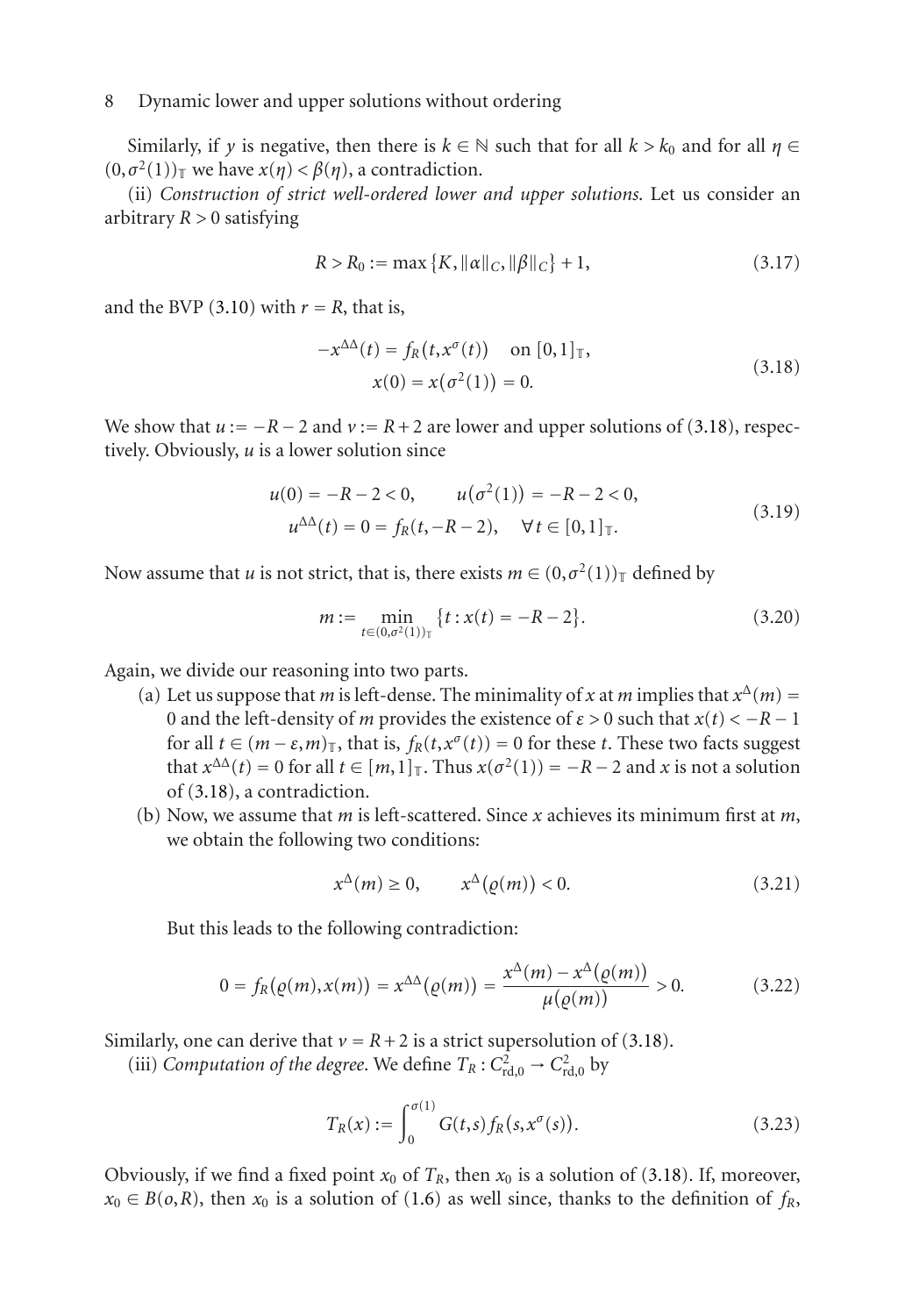

<span id="page-8-0"></span>Figure 3.1. Nonwell-ordered case.

operators  $T$  and  $T_R$  coincide on this ball. We define three sets by

$$
\Omega_u^{\nu} := \{ x \in C_{\text{rd},0}^2 : u \ll x \ll \nu \},
$$
\n
$$
\Omega_\alpha^{\nu} := \{ x \in C_{\text{rd},0}^2 : \alpha \ll x \ll \nu \}, \qquad \Omega_u^{\beta} := \{ x \in C_{\text{rd},0}^2 : u \ll x \ll \beta \}.
$$
\n(3.24)

Clearly,  $\Omega^{\nu}_{\alpha}$ ,  $\Omega^{\beta}_{\mu}$ , and  $\Omega_2$  are pairwise disjoint subsets. Thus the properties of the degree and the well-ordered result [\(Theorem 2.4\)](#page-3-1) enable the following computation:

$$
1 = \deg (I - T_R; B(o, R) \cap \Omega_u^v, o)
$$
  
= deg (I - T\_R; B(o, R) \cap \Omega\_u^{\beta}, o) + deg (I - T\_R; B(o, R) \cap \Omega\_u^v, o) + deg (I - T\_R; \Omega\_2, o)  
= 2 + deg (I - T\_R; \Omega\_2, o). (3.25)

Therefore (*T* and  $T_R$  coincide on  $B(o, R)$ ), we obtain the required result:

$$
\deg(I - T; \Omega_2, o) = -1. \tag{3.26}
$$

 $\Box$ 

The statement of [Theorem 3.2](#page-5-2) and the strict pair *u* and *v* from its proof are illustrated in [Figure 3.1.](#page-8-0)

*Remark 3.3.* In contrast to [Theorem 2.4,](#page-3-1) [Theorem 3.2](#page-5-2) gives less transparent information about the existing solution. This is mainly due to the opaque structure of *S* (and consequently of  $\Omega_2$ ). In fact, we know only that there exists a bound *R* on the norm of this solution (*R* is closer specified in the proof in [\(3.17\)](#page-7-1)) and that there exist  $\xi, \eta \in (0, \sigma^2(1))_{\mathbb{T}}$ such that  $x(\xi) < \alpha(\xi)$  and  $x(\eta) > \beta(\eta)$ , respectively.

<span id="page-8-1"></span>With respect to this remark, we add one simple example to illustrate the above statement.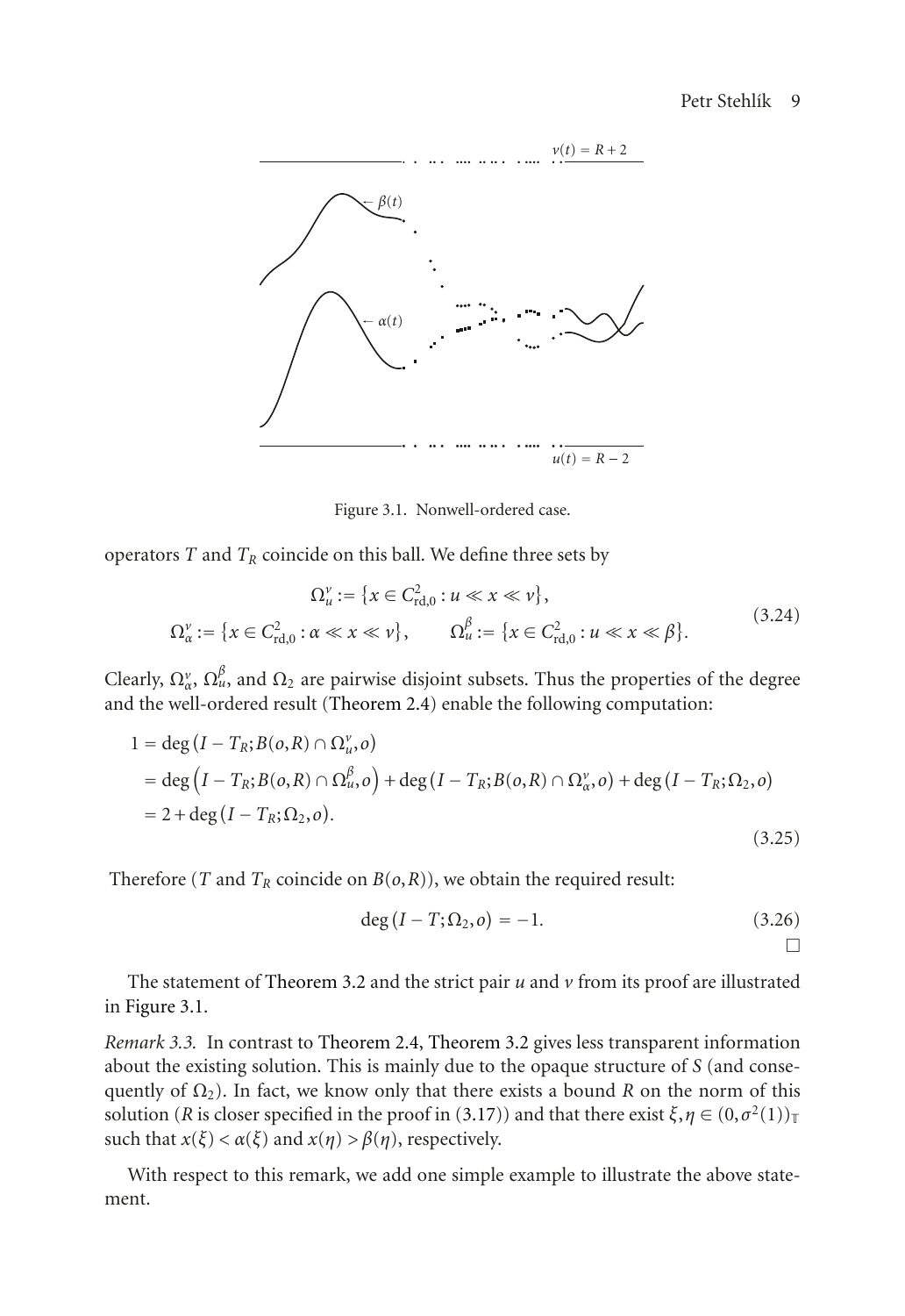*Example 3.4.* Let us deal with  $\mathbb{T} = (1/5)\mathbb{Z}$  and a continuous function

$$
\widetilde{f}(t, y) = \begin{cases}\n\lambda_1(y+5) & \text{if } y \le -5, \\
-y(y-5)(y+5) & \text{if } -5 < y < 5, \\
\lambda_1(y-5) & \text{if } y \ge 5.\n\end{cases}
$$
\n(3.27)

Clearly,  $\tilde{f}$  satisfies conditions (i) and (ii) of [Theorem 3.2.](#page-5-2) Let us consider the corresponding BVP:

<span id="page-9-1"></span>
$$
-x^{\Delta\Delta}(t) = \tilde{f}(t, x^{\sigma}(t)) \quad \text{on } [0, 1]_{\mathbb{T}}
$$

$$
x(0) = x\left(\frac{7}{5}\right) = 0.
$$
 (3.28)

It is easy to verify that *α* and *β* defined by

|             |  |  |  | <b>Security</b> |
|-------------|--|--|--|-----------------|
| $\alpha(t)$ |  |  |  |                 |
| $\beta(t)$  |  |  |  |                 |

are lower and upper solutions of [\(3.28\)](#page-9-1). Obviously, for all  $t \in [3/5,1]$  we have  $\alpha(t)$  >  $\beta(t)$ . Therefore, we can apply [Theorem 3.2](#page-5-2) and claim that the problem [\(3.28\)](#page-9-1) has a solution  $x \in C<sub>rd,0</sub><sup>2</sup>$ . The only additional information about this solution is that there exist *ξ*,  $\eta \in [1/5, 6/5]$  such that  $x(\xi) \leq \alpha(\xi)$  and  $x(\eta) \geq \beta(\eta)$ .

# <span id="page-9-0"></span>**4. Multiple solutions**

The combination of the results for well-ordered case and nonwell-ordered counterpart opens the way for the existence of multiple solutions. As an example of such a process we state a simple result for the existence of three solutions, which can be generalized to other cases.

<span id="page-9-3"></span>Theorem 4.1. *Let f satisfy the assumptions* (i) *and* (ii) *from [Theorem 3.2.](#page-5-2) Assume that α*<sup>1</sup> *and*  $α_2$  *are lower solutions and*  $β_1$  *and*  $β_2$  *are upper solutions of* [\(1.6\)](#page-2-0) *which satisfy* 

$$
\alpha_1 \ll \beta_1, \qquad \alpha_2 \ll \beta_2, \tag{4.1}
$$

*and assume that there exist*  $\tau \in (0, \sigma^2(1))$ <sub>T</sub> *such that* 

<span id="page-9-2"></span>
$$
\alpha_2(\tau) > \beta_1(\tau). \tag{4.2}
$$

*Then the problem [\(1.6\)](#page-2-0) has at least three distinct solutions.*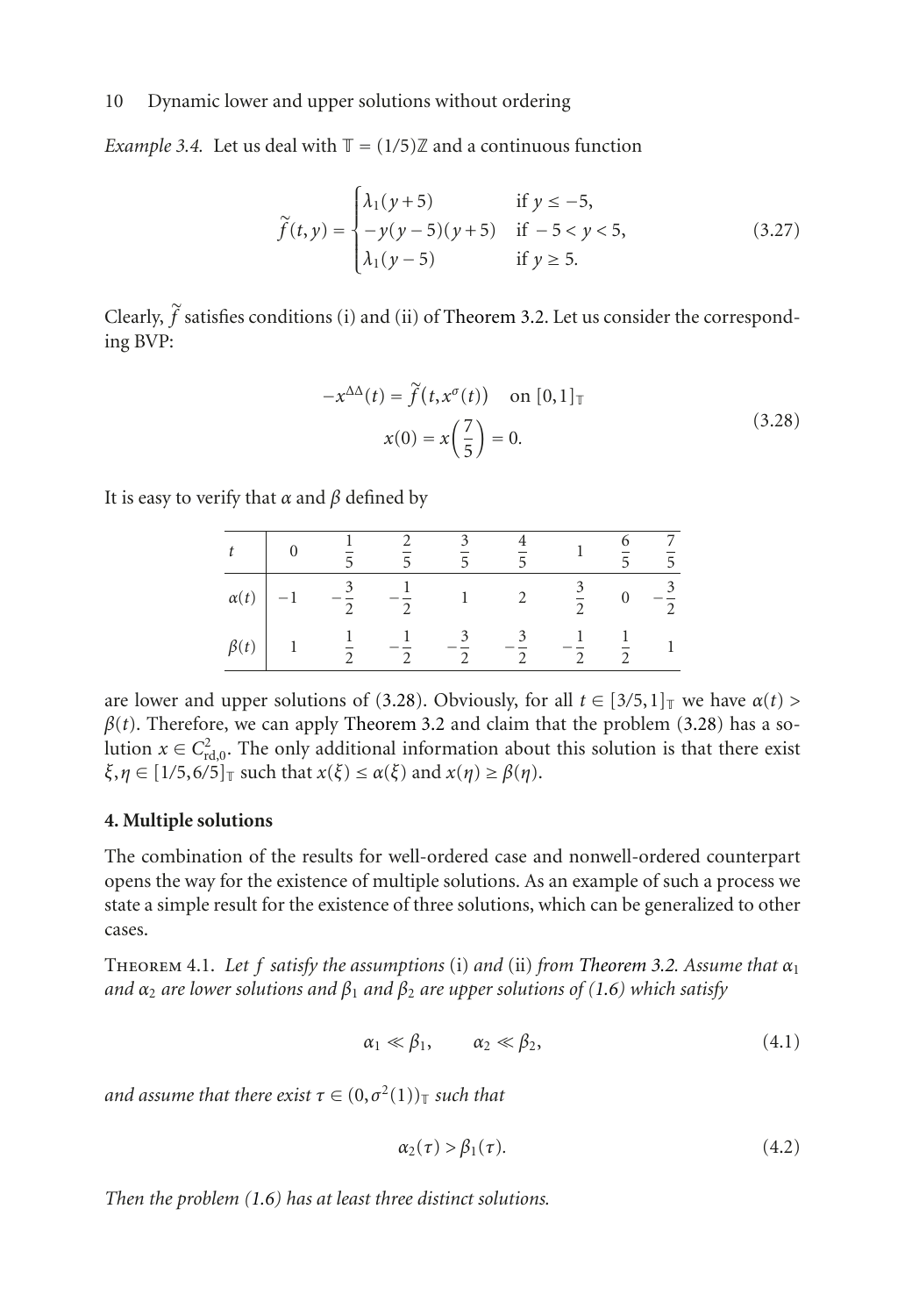

<span id="page-10-3"></span>Figure 4.1. Existence of three solutions.

*Proof.* First, we apply twice [Theorem 2.4](#page-3-1) to obtain the existence of solutions  $x_1$  and  $x_2$ satisfying

$$
\alpha_1 \ll x_1 \ll \beta_1, \qquad \alpha_2 \ll x_2 \ll \beta_2. \tag{4.3}
$$

Furthermore, [\(4.2\)](#page-9-2) allows us to apply [Theorem 3.2](#page-5-2) to obtain the existence of a solution *x*<sub>3</sub>. Since  $x_3 \in S$ , we know that there exists  $\xi, \eta \in (0, \sigma^2(1))$  such that  $x_3(\xi) \le \alpha_2(\xi)$  and  $x_3(\eta) \ge \beta_1(\eta)$  and this implies that  $x_3$  is different to  $x_1, x_2$ .

The statement of [Theorem 4.1](#page-9-3) and the solutions  $x_i$ ,  $i = \{1,2,3\}$ , from its proof are illustrated in [Figure 4.1.](#page-10-3)

[Theorem 4.1](#page-9-3) basically claims that if you have a nonwell-ordered couple and for each function from this pair you are able to find a function with which it forms an ordered couple, you have at least three solutions. We illustrate this idea on the extension of [Example](#page-8-1) [3.4.](#page-8-1)

*Example 4.2.* Let us assume that  $\tilde{f}$ ,  $\alpha$ , and  $\beta$  are defined as in [Example 3.4.](#page-8-1) Obviously  $a(t) \equiv -5$  and  $\overline{\beta}(t) \equiv 5$  are another lower and upper solutions of [\(3.28\)](#page-9-1) (note that  $\tilde{f}(t, \pm 5) = 0$ ). Thus we can claim that the problem [\(3.28\)](#page-9-1) has at least three distinct solutions where  $x_3$  is described in [Example 3.4,](#page-8-1)  $\underline{\alpha} \ll x_1 \ll \beta$  and  $\alpha \ll x_2 \ll \overline{\beta}$ .

# **Acknowledgments**

The author gratefully acknowledges the support of the Ministry of Education, Youth and Sports of the Czech Republic, Research Plan no. MSM 4977751301. Moreover, he is also obliged to Pavel Drábek, Bevan Thompson, and Milan Tvrdý for their valuable hints and suggestions.

### <span id="page-10-2"></span><span id="page-10-1"></span>**References**

- [1] R. P. Agarwal, M. Bohner, and P. J. Y. Wong, *Sturm-Liouville eigenvalue problems on time scales*, Applied Mathematics and Computation **99** (1999), no. 2-3, 153–166.
- <span id="page-10-0"></span>[2] E. Akin, *Boundary value problems for a differential equation on a measure chain*, Panamerican Mathematical Journal **10** (2000), no. 3, 17–30.